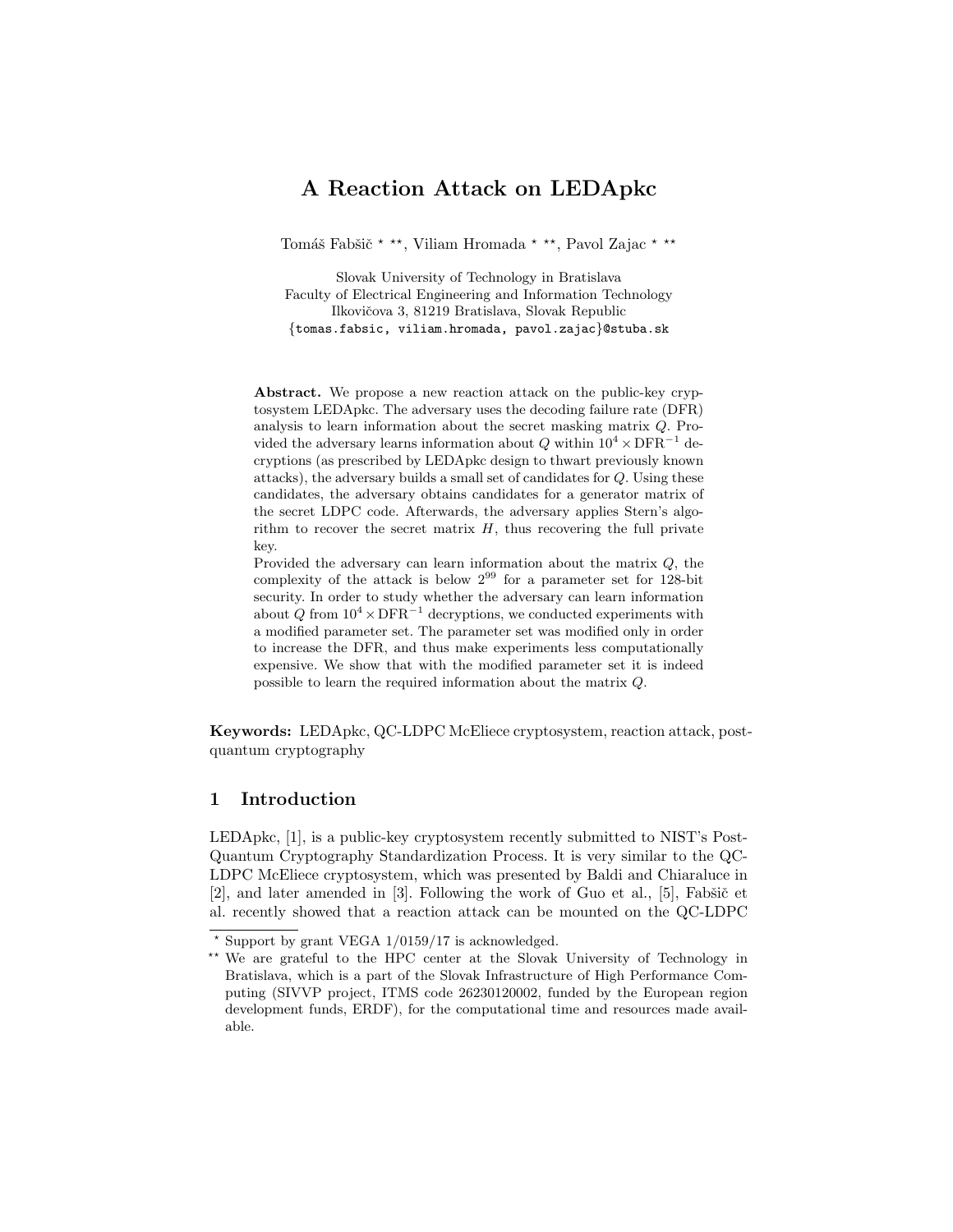McEliece cryptosystem [4]. The attack is facilitated by a dependence between secret matrices  $H$  and  $Q$  and the probability of the decoding failure (aka decoding failure rate, DFR) in the decryption algorithm. This dependence allows an adversary to learn information about the secret matrices  $H$  and  $Q$ , provided the adversary sends a large number of ciphertexts and learns whether they were successfully decrypted or not. In particular, the adversary learns the distances between the set bits (i.e. the bits equal to 1) in rows of  $H$  and in rows of  $Q$ . Similarly as in the QC-LDPC McEliece cryptosystem, the private key in LEDApkc contains matrices  $H$  and  $Q$ . To avoid the attack of Fab $\check{\rm s}$ ic et al., the authors of LEDApkc propose to use a single key-pair in LEDApkc for at most  $10^4 \times \text{DFR}^{-1}$ decryptions.

In this paper we propose a reaction attack on LEDApkc, which differs from the previous reaction attack on QC-LDPC McEliece. The adversary in our attack is limited by the fact that he can send at most  $10^4 \times DFR^{-1}$  ciphertexts for decryption. After learning whether these ciphertexts were successfully decrypted, the adversary only tries to learn the distances in the matrix Q. The reason for this is that distances in  $Q$  are easier to distinguish than distances in  $H$ , as was demonstrated in [4]. If the adversary is able to learn the distances in  $Q$ , he can then build a set of candidates for Q. Using these candidates, the adversary obtains candidates for a generator matrix of the secret LDPC code. Afterwards, the adversary applies Stern's algorithm, [8], to find low-weight codewords in the dual of the secret LDPC code and thus recover the secret matrix  $H$ . The attack by Stern's algorithm was already considered in [2], and it was the reason for adding the matrix  $Q$  to the QC-LDPC McEliece cryptosystem.

Provided the adversary can learn the distances in the matrix Q, the complexity of the attack is below 2<sup>99</sup> for a parameter set for 128-bit security. The authors of LEDApkc claim that for this parameter set the value of DFR is approximately  $8.3 \times 10^{-9}$ . In order to study whether the adversary can learn the distances in Q from  $10^4 \times \text{DFR}^{-1}$  decryptions we conducted experiments with a modified parameter set. The parameter set was modified in order to increase the DFR and thus make experiments less computationally expensive. We show that with a modified parameter set with the DFR of around  $10^{-2}$  it is indeed possible to learn the required information about the matrix Q.

Our attack is relevant for cryptosystems based on QC-LDPC codes which use a sparse masking matrix  $Q$  with a small number of blocks. However, this attack is not applicable to similar QC-MDPC designs, [7], as they lack the extra masking matrix and vectors of small enough weight in the secret matrix H.

## 2 LEDApkc

For a detailed description of LEDApkc, we refer the reader to [1]. Here, we only highlight facts which are crucial for the attack.

The private key in LEDApkc consists of two matrices:  $H$  and  $Q$ . The matrix  $H$  is a sparse parity-check matrix for an LDPC code which is able to correct  $t$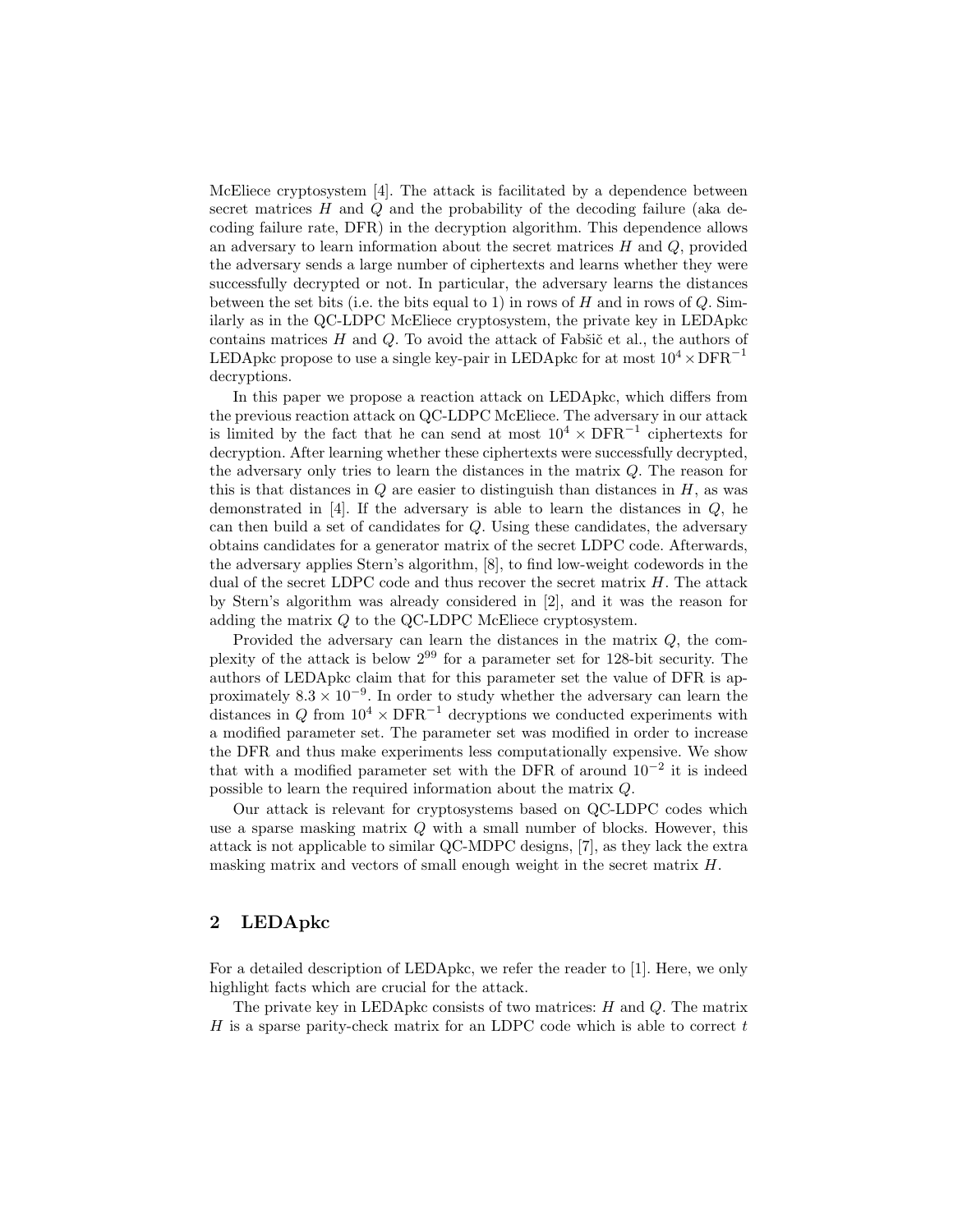errors.  $Q$  is a square matrix and it is very sparse. Both  $H$  and  $Q$  are composed of circulant blocks.

The public key is formed by a matrix  $G'$ .  $G'$  is in the systematic form and it is again composed of circulant blocks.  $G'$  has the property that

$$
G'(HQ)^T = 0.\t\t(1)
$$

The sender encrypts the plaintext  $u$  to obtain the ciphertext  $x$  as follows:

$$
x = uG' + e,\t\t(2)
$$

where  $e$  is a randomly generated error vector with Hamming weight  $t$ .

To decrypt the message, the receiver uses a bitflipping algorithm which employes the matrices  $H$  and  $Q$ . The decryption fails with some probability. This probability is referred to as the decoding failure rate (DFR).

To achieve IND-CCA2 security, the authors of LEDApkc use the Kobara-Imai  $\gamma$ -conversion [6].

## 3 The Attack

To avoid the reaction attack presented in [4], the authors of LEDApkc propose to use a single key-pair for at most  $10^4 \times \text{DFR}^{-1}$  decryptions. In this section, we propose a different reaction attack. Our attack consists of the following steps:

- 1. The adversary sends at most  $10^4 \times \text{DFR}^{-1}$  ciphertexts and always observes whether the ciphertext was successfully decrypted or not.
- 2. Using this information, the adversary will try to learn the distances between the set bits in rows of Q. To learn the distances the adversary will proceed exactly as in [4].
- 3. Provided he succeeded to learn the distances, the adversary will build a set of candidates for  $Q$  (by the same method as in [4]).
- 4. Afterwards, the adversary will use the fact that  $0 = G'(HQ)^T = (G'(Q^T))H^T$ , which means that  $G'(Q^T)$  is a generator matrix for the secret LDPC code. Thus the attacker will build a set of candidates for a generator matrix of the secret LDPC code.
- 5. The adversary will apply Stern's algorithm [8] on these candidates to find a low-weight codeword in the dual of the secret LDPC code and thus will recover the matrix H.

In the rest of this section, we will present the attack for the parameter set for 128-bit security with  $n_0 = 2$  circulant blocks in H from [1]. This means that H will be of the form  $[H_0|H_1]$ , where  $H_0$  and  $H_1$  are circulant matrices of dimension  $p \times p$ , where  $p = 27779$ . Each column of  $H_0$  and  $H_1$  has Hamming weight equal to  $d_v = 17$ . The matrix Q has the form

$$
Q = \begin{bmatrix} Q_1 & Q_2 \\ Q_3 & Q_4 \end{bmatrix},
$$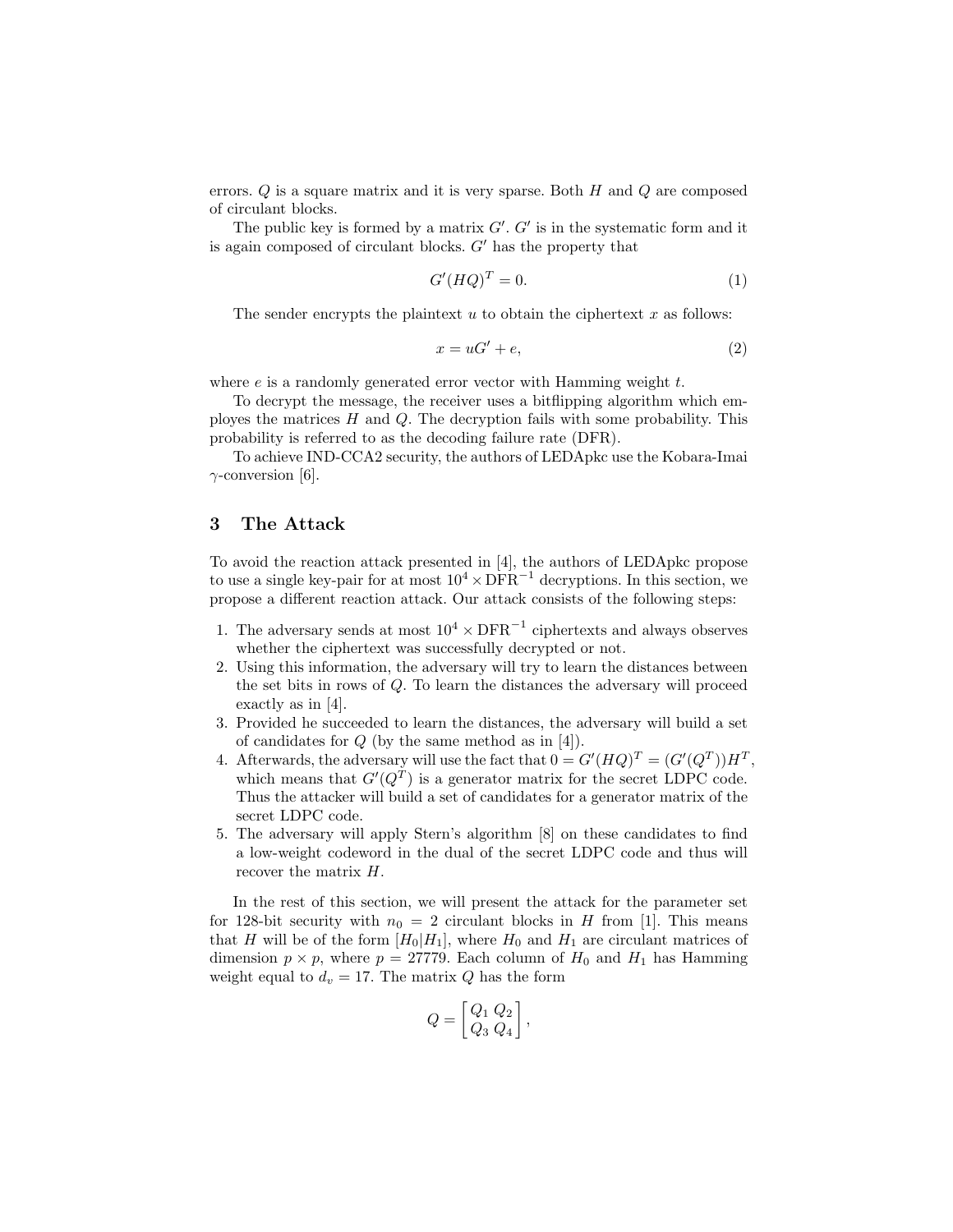where each  $Q_i$  is again a circulant matrix of dimension  $p \times p$  ( $p = 27779$ ). Each row of  $Q_1$  and  $Q_4$  has Hamming weight equal to  $m_0 = 4$  and each row of  $Q_2$  and  $Q_3$  has Hamming weight equal to  $m_1 = 3$ . For these parameters, the authors of LEDApkc propose the value of  $t$  equal to 224 and they claim that the cryptosystem then has DFR equal to approximately  $8.3 \times 10^{-9}$ . In order to decrease computational costs of our experiments, we ran the experiments with modified values of t, resulting in higher values of DFR.

#### 3.1 Learning Distances in Q

We define the distance between two ones in positions  $p_1$  and  $p_2$ ,  $p_2 > p_1$ , in a vector v of length  $p$  in the same way as in [5]:

$$
d(p_1, p_2, p) = \min \{p_2 - p_1, p - (p_2 - p_1)\}.
$$

Following  $[5]$ , we call the set of all distances present in v the *distance spectrum* of v, and we denote it as  $DS(v)$ . Our definition implies that in a circulant matrix, every row has the same distance spectrum. Thus by a distance spectrum of a circulant matrix C (denoted as  $DS(C)$ ) we will mean the distance spectrum of its first row.

We ran an experiment which is a variation of experiments in [5] and [4]. This experiment is presented in Algorithm 1. We used the reference implementation of LEDApkc submitted to NIST's Post-Quantum Cryptography Standardization Process. This implementation includes the Kobara-Imai  $\gamma$ -conversion [6]. In the implementation we increased the value of t to 254. We also increased the value of the parameter MAX ENCODABLE BIT SIZE CW ENCODING to 2320, to avoid artificially high number of ones towards the end of the error vector e. With these changes, DFR increased to approximately  $10^{-2}$ .

#### Algorithm 1

INPUT: DFR OUTPUT: vectors  $a, b, y$  and z 1.  $a \leftarrow$  zero-initialized vector of length  $|p/2|$ 2.  $b \leftarrow$  zero-initialized vector of length  $|p/2|$ 3.  $y \leftarrow$  zero-initialized vector of length  $|p/2|$ 4.  $z \leftarrow$  zero-initialized vector of length  $|p/2|$ 5.  $i \leftarrow 0$ 6. while  $i < 10^4 \times \text{DFR}^{-1}$  do: (a) encrypt the zero vector using LEDApkc (we denote the output by  $c$ ) and extract the error vector e used during the encryption (b) divide e as  $e = (e^1 | e^2)$ , where each  $e^i$  has length p (c)  $s \leftarrow$  distances between ones in  $e^1$ (d)  $r \leftarrow$  distances between ones in  $e^2$ (e) decrypt c using LEDApkc

(f)  $l \leftarrow 1$  if the decoding failure occurs, 0 otherwise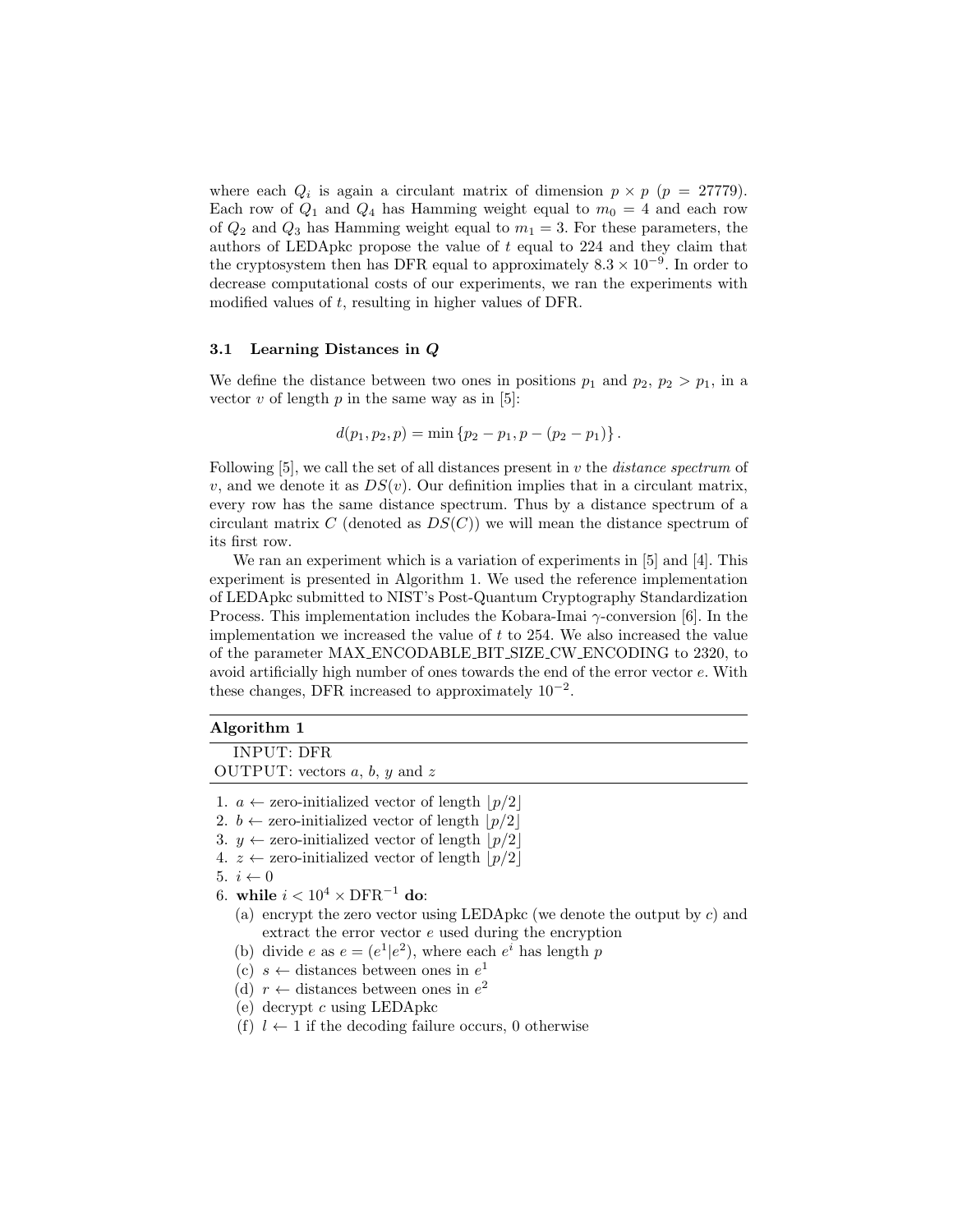```
(g) for d from 1 to |p/2| do:
i. if s[d] > 1 then:
    A. a[d] \leftarrow a[d] + lB. b[d] \leftarrow b[d] + 1ii. if r[d] \geq 1 then:
    A. y[d] \leftarrow y[d] + lB. z[d] \leftarrow z[d] + 1(h) i \leftarrow i + 1
```
Algorithm 1 outputs four vectors: a, b, y, z. The value of  $\frac{a[d]}{b[d]}$  represents the estimated probability of the decoding failure for ciphertexts with the property that the first half of the error vector contains distance d. Similarly, the value of  $y[d]$  $\frac{y|d}{z|d}$  represents the estimated probability of the decoding failure for ciphertexts with the property that the second half of the error vector contains distance d.

We can see the results of the experiment in Figure 1 and Figure 2. The results show that based on the values of  $\frac{a[d]}{b[d]}$ , one can distinguish which distances are present in blocks  $Q_1$  and  $Q_3$  (or equivalently in blocks  $Q_1^T$  and  $Q_3^T$ , since a circulant matrix and its transpose have the same distance spectrum). Similarly, the results show that based on the values of  $\frac{y[d]}{z[d]}$ , one can distinguish which distances are present in blocks  $Q_2$  and  $Q_4$  (or equivalently in blocks  $Q_2^T$  and  $Q_4^T$ ). This is because during the decryption process the error vector e gets multiplied by  $Q^T$ . This means that the first half of e gets multiplied by  $Q_1^T$  and  $Q_3^T$  and the second half by  $Q_2^T$  and  $Q_4^T$ . If the first half of e shares a distance with either  $Q_1$  and  $Q_3$ , then the resulting product  $eQ^T$  has lower Hamming weight which leads to a lower probability of the decoding error. Similarly for the second half of e and blocks  $Q_2$  and  $Q_4$ . A more detailed explanation of this phenomenon can be found in [4].

We conducted the same experiment with different values of  $t$  and we noticed one interesting phenomenon: As  $t$  decreased it was easier to distinguish the distances present in Q. Details are presented in Appendix. We conjecture that this phenomenon occurs due to the changing slope of the error-correction performance curve (the curve which shows the DFR of the decoder as a function of the number of errors in a codeword) of the decoder in LEDApkc.

#### 3.2 Reconstruction of  $Q^T$

Using the same method as in [4], the adversary reconstructs from the results in Figure 1 two pairs of vectors  $\{\tilde{q}_1^1, \tilde{q}_1^2\}$  and  $\{\tilde{q}_3^1, \tilde{q}_3^2\}$ , such that one vector from the pair  $\{\tilde{q}_1^1, \tilde{q}_1^2\}$  defines the block  $Q_1^T$  up to a cyclic shift and one vector from the pair  $\{\tilde{q}_3^1, \tilde{q}_3^2\}$  defines the block  $Q_3^T$  up to a cyclic shift. Similarly, using the results in Figure 2, adversary reconstructs two pairs of vectors  $\{\tilde{q}_2^1, \tilde{q}_2^2\}$  and  $\{\tilde{q}_4^1, \tilde{q}_4^2\}$ , such that one vector from the pair  $\{\tilde{q}_2^1, \tilde{q}_2^2\}$  defines the block  $Q_2^T$  up to a cyclic shift and one vector from the pair  $\{\tilde{q}_4^1, \tilde{q}_4^2\}$  defines the block  $Q_4^T$  up to a cyclic shift.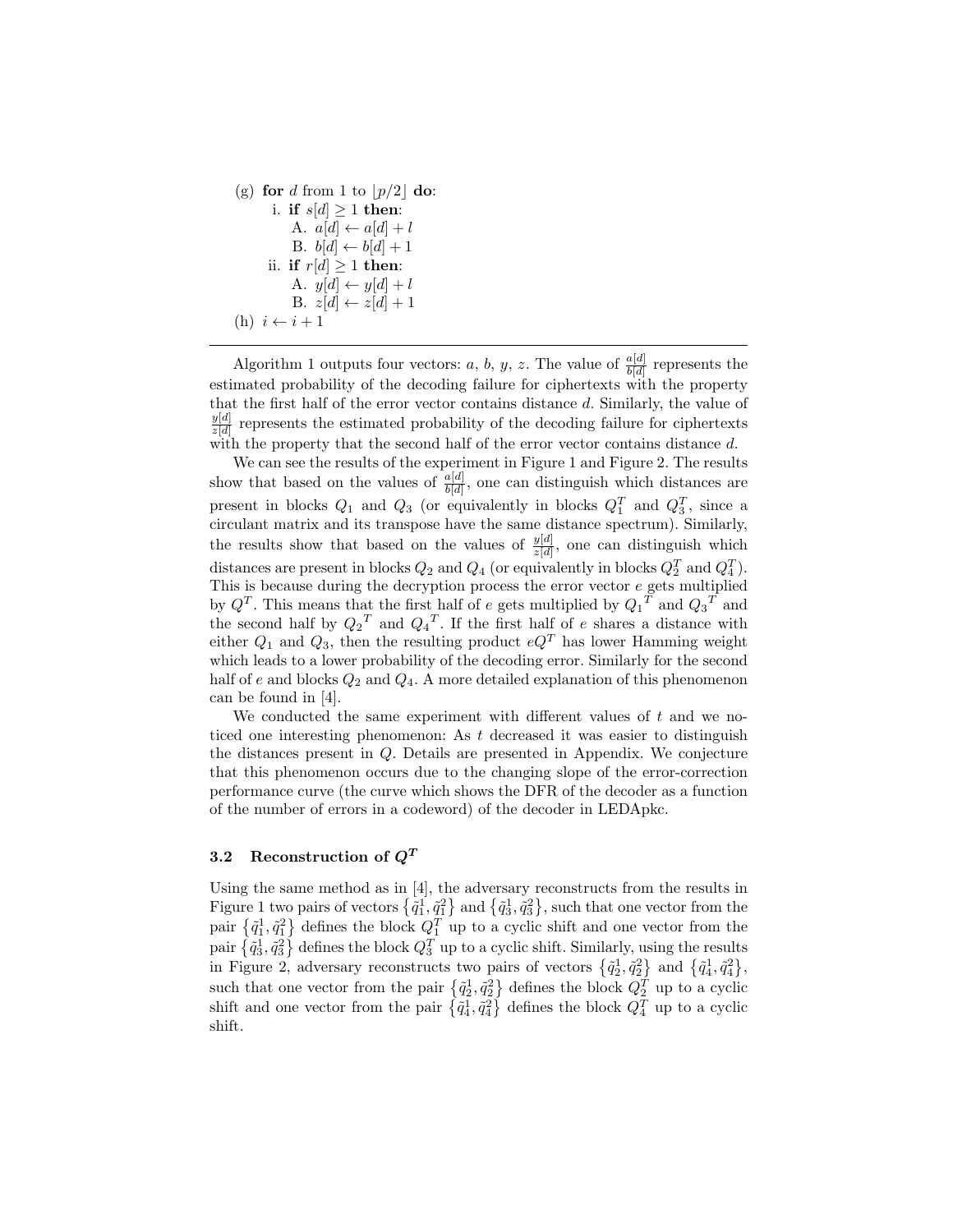

**Fig. 1.** Values of  $\frac{a[d]}{b[d]}$  from the experiment presented in Algorithm 1. Values associated to distances present in one of the circulant blocks  $Q_1$  and  $Q_3$  are marked by red squares.



**Fig. 2.** Values of  $\frac{y[d]}{z[d]}$  from the experiment presented in Algorithm 1. Values associated to distances present in one of the circulant blocks  $Q_2$  and  $Q_4$  are marked by red squares.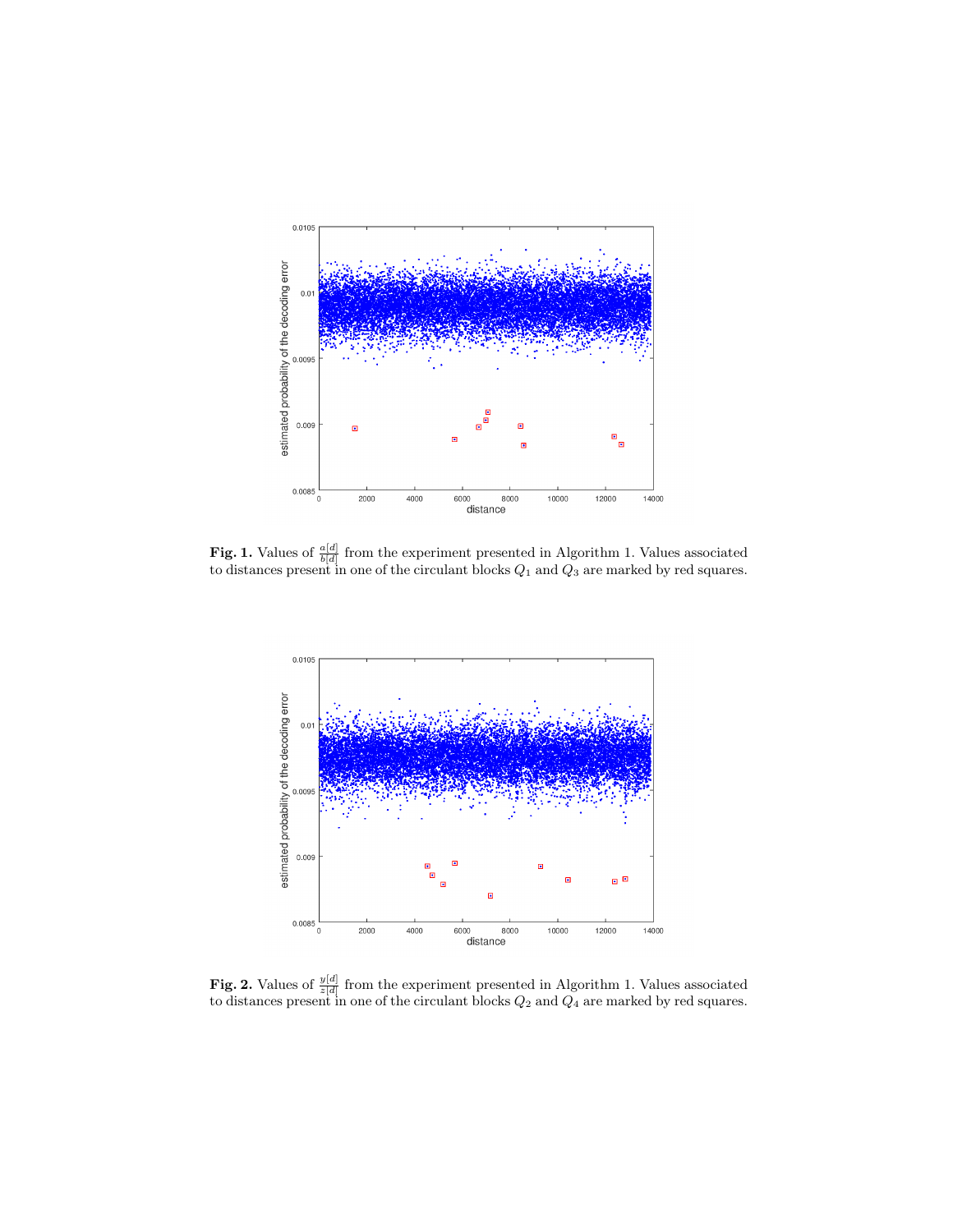Let us express this in terms of polynomials. We will use the fact that the ring of circulant binary matrices of dimension  $p \times p$  is isomorphic to the ring  $\mathbb{Z}_2[x]/(x^p + 1)$ . The isomorphism maps a circulant matrix with the first row  $(c_0, c_1, c_2, \ldots, c_{p-1})$  onto the polynomial  $c(x) = c_0 + c_1x + c_2x^2 + \cdots + c_{p-1}x^{p-1}$ . In addition, let  $v(x)$  be the polynomial associated to the vector  $v = (v_0, v_1, \ldots, v_{p-1})$ under the mapping  $v \mapsto v_0 + v_1x + v_2x^2 + \cdots + v_{p-1}x^{p-1}$ . Below, let us represent circulant blocks by their corresponding polynomials. Then the adversary knows that  $Q^T$  is of the form

$$
Q^T = \left[\frac{x^{k_1}\tilde{q}_1(x)|x^{k_3}\tilde{q}_3(x)}{x^{k_2}\tilde{q}_2(x)|x^{k_4}\tilde{q}_4(x)}\right],
$$

for some  $\tilde{q}_1 \in \{\tilde{q}_1^1, \tilde{q}_1^2\}, \tilde{q}_2 \in \{\tilde{q}_2^1, \tilde{q}_2^2\}, \tilde{q}_3 \in \{\tilde{q}_3^1, \tilde{q}_3^2\}, \tilde{q}_4 \in \{\tilde{q}_4^1, \tilde{q}_4^2\}$  and some  $k_1, k_2, k_3, k_4 \in \{0, \ldots, p-1\}.$ 

### 3.3 Reconstruction of a Generator Matrix for the Secret LDPC Code

Afterwards, the adversary can build a set of candidates for the matrix  $G =$  $G'(Q^T)$ . Since  $0 = G'(HQ)^T = (G'(Q^T))H^T$ , G is a generator matrix for the secret LDPC code. Since  $G'$  is in systematic form, we can represent it as  $G' =$ [1|g(x)],  $g(x) \in \mathbb{Z}_2[x]/(x^p + 1)$ . Thus we obtain that G is of the form

$$
G = \left[ x^{k_1} \tilde{q}_1(x) + x^{k_2} \tilde{q}_2(x) g(x) \middle| x^{k_3} \tilde{q}_3(x) + x^{k_4} \tilde{q}_4(x) g(x) \right],\tag{3}
$$

for some  $\tilde{q}_1 \in \{\tilde{q}_1^1, \tilde{q}_1^2\}, \tilde{q}_2 \in \{\tilde{q}_2^1, \tilde{q}_2^2\}, \tilde{q}_3 \in \{\tilde{q}_3^1, \tilde{q}_3^2\}, \tilde{q}_4 \in \{\tilde{q}_4^1, \tilde{q}_4^2\}$  and some  $k_1, k_2, k_3, k_4 \in \{0, \ldots, p-1\}.$ 

If  $G$  given by Equation (3) is a generator matrix of the secret LDPC code, then so is the matrix  $\ddot{G}$  given by

$$
\tilde{G} = \left[ \tilde{q}_1(x) + x^{k_2 - k_1} \tilde{q}_2(x) g(x) \big| x^{k_3 - k_1} \tilde{q}_3(x) + x^{k_4 - k_1} \tilde{q}_4(x) g(x) \right],
$$

since it can be obtained from  $G$  by a row permutation. Thus, for the adversary it is enough to consider only matrices  $G$  of the form

$$
G = \left[ \tilde{q}_1(x) + x^{l_2} \tilde{q}_2(x) g(x) \middle| x^{l_3} \tilde{q}_3(x) + x^{l_4} \tilde{q}_4(x) g(x) \right],\tag{4}
$$

for some  $\tilde{q}_1 \in \{\tilde{q}_1^1, \tilde{q}_1^2\}, \tilde{q}_2 \in \{\tilde{q}_2^1, \tilde{q}_2^2\}, \tilde{q}_3 \in \{\tilde{q}_3^1, \tilde{q}_3^2\}, \tilde{q}_4 \in \{\tilde{q}_4^1, \tilde{q}_4^2\}$  and some  $l_2, l_3, l_4 \in \{0, \ldots, p-1\}.$ 

#### 3.4 Application of Stern's algorithm

After obtaining the set of candidates for the matrix  $G$ , the adversary will apply Stern's algorithm [8] on these candidates to find a codeword of weight  $n_0 \times d_v$ in the dual of the secret LDPC code. Such word will allow the adversary to reconstruct the matrix H.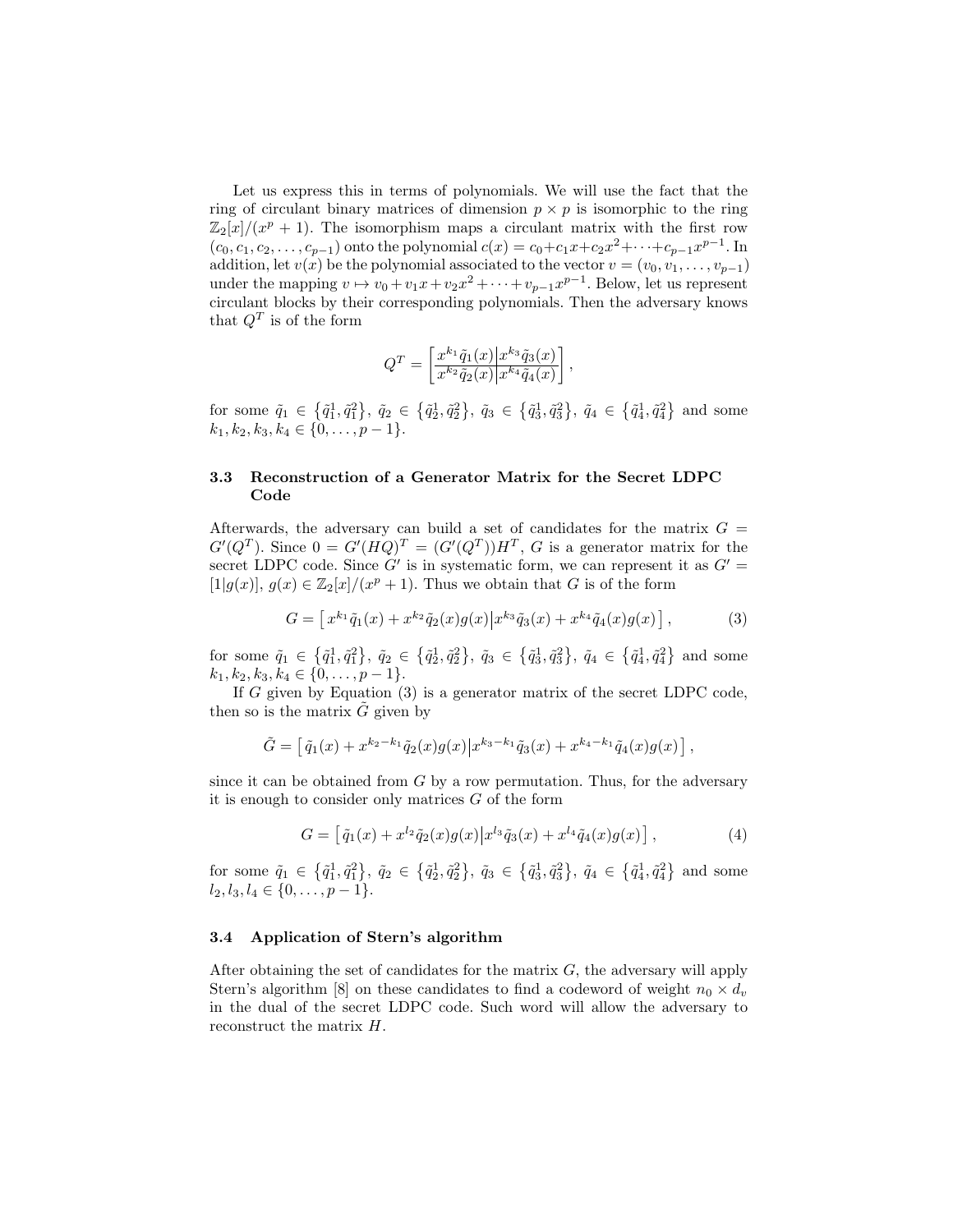In fact, it suffices to apply Stern's algorithm on a subset of the set of candidates for G. Let v be a codeword of weight  $n_0 \times d_v$  in the dual of the secret LDPC code. Let  $v = (v^1|v^2)$ , where each  $v^i$  has length p. Suppose that

 $G = \left[ \tilde{q}_1(x) + x^{l_2} \tilde{q}_2(x) g(x) \right] x^{l_3} \tilde{q}_3(x) + x^{l_4} \tilde{q}_4(x) g(x) \left]$ 

is a generator matrix of the secret LDPC code. Then we have

$$
\left[\tilde{q}_1(x) + x^{l_2} \tilde{q}_2(x) g(x) \middle| x^{l_3} \tilde{q}_3(x) + x^{l_4} \tilde{q}_4(x) g(x)\right] \begin{pmatrix} v^1 \\ v^2 \end{pmatrix} = 0,
$$

which can be rewritten as

$$
\left[\tilde{q}_1(x) + x^{l_2} \tilde{q}_2(x) g(x) \middle| \tilde{q}_3(x) + x^{l_4-l_3} \tilde{q}_4(x) g(x)\right] \left[\frac{1}{0} \middle| \frac{0}{x^{l_3}}\right] \begin{pmatrix} v^1 \\ v^2 \end{pmatrix} = 0.
$$

Thus, the dual of the code generated by the matrix

$$
[\tilde{q}_1(x) + x^{l_2} \tilde{q}_2(x) g(x) | \tilde{q}_3(x) + x^{l_4 - l_3} \tilde{q}_4(x) g(x)]
$$

contains the vector  $w$ , such that

$$
w^T = \left[\frac{1 \mid 0}{0 \mid x^{l_3}}\right] \begin{pmatrix} v^1 \\ v^2 \end{pmatrix}.
$$

The first half of w is equal to  $v^1$ , and the second half is equal to  $v^2$  cyclically shifted by  $l_3$  positions. This means that it suffices to apply Stern's algorithm only to matrices of the form

$$
G = \left[ \tilde{q}_1(x) + x^{j_2} \tilde{q}_2(x) g(x) | \tilde{q}_3(x) + x^{j_4} \tilde{q}_4(x) g(x) \right],
$$
 (5)

for some  $\tilde{q}_1 \in \{\tilde{q}_1^1, \tilde{q}_1^2\}, \tilde{q}_2 \in \{\tilde{q}_2^1, \tilde{q}_2^2\}, \tilde{q}_3 \in \{\tilde{q}_3^1, \tilde{q}_3^2\}, \tilde{q}_4 \in \{\tilde{q}_4^1, \tilde{q}_4^2\}$  and some  $j_2, j_4 \in \{0, \ldots, p-1\}$ . One of these matrices will then generate a code, dual of which will contain a vector w of weight  $n_0 \times d_v$ . Let  $w = (w^1 | w^2)$ , where each  $w<sup>i</sup>$  has length p. The secret matrix H then must have the form

$$
H = [xs w1(x)|xs+p-l3 w2(x)],
$$
\n(6)

for some  $s \in \{0, \ldots, p-1\}$  and for the same  $l_3$  as in Equation (4).

For the parameter set for 128-bit security with  $n_0 = 2$  from [1], the adversary has to consider  $2^4 \times 27779^2 < 2^{33.5235}$  different candidates for G. The adversary knows that one of these candidates generates a code, dual of which contain a vector w of weight  $n_0 \times d_v$ . The adversary will apply Stern's algorithm to candidates for G.

We consider Stern's algorithm with parameters  $p = 3$  and  $l = 48$ , and base further results on the analysis of Stern's algorithm in [8]. If the algorithm is applied to the correct candidate for  $G$ , the algorithm will find  $w$  in one iteration with probability  $P_{Stern} > 2^{-15.5540}$ . If we run the algorithm  $2^{18}$  times then the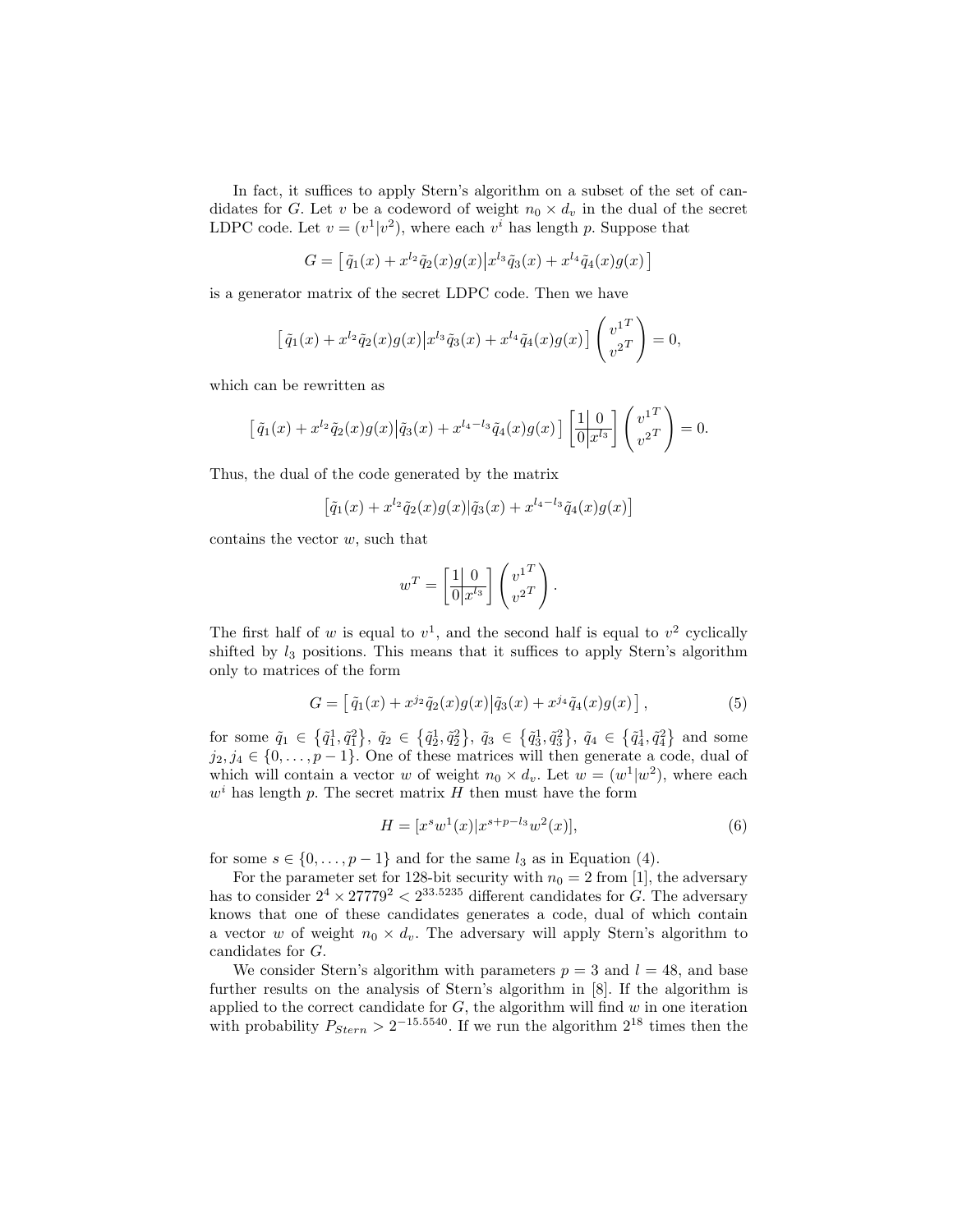probability that it will succeed is greater than  $1 - (1 - P_{Stern})^{2^{18}}$ , which is more than 99%.

| Algorithm 2                                                                                                                                                                                             |
|---------------------------------------------------------------------------------------------------------------------------------------------------------------------------------------------------------|
| INPUT: a set of candidates for the matrix $G$                                                                                                                                                           |
| OUTPUT: vector w of weight $n_0 \times d_v$ or "No vector found."                                                                                                                                       |
| 1. for every candidate $G$ for the matrix $G$ do:<br>(a) for $i$ from 1 to $2^{18}$ do:<br>i. run one iteration of Stern's algorithm on $G$<br>ii. <b>if</b> the iteration successfully finds $w$ then: |
| A. return $w$<br>2. return "No vector found."                                                                                                                                                           |

Let us consider Algorithm 2. With probability greater than 99%, Algorithm 2 will find the vector w. On average, the algorithm will have to test  $2^{32.5235}$ candidates for the matrix  $G$  before finding w. Using the analysis of Stern's algorithm in [8], the cost of one iteration of Stern's algorithm for our parameters is less than  $2^{47.9870}$  bit operations. Thus, the expected cost of Algorithm 2 is below  $2^{32.5235} \times 2^{18} \times 2^{47.9870} = 2^{98.5105}$ .

#### 3.5 Reconstruction of the Private Key

Suppose that Algorithm 2 ran successfully and that the adversary obtained the vector  $w$ . The adversary then knows that the secret matrix  $H$  has the form as described in Equation  $(6)$ . In addition, when obtaining the vector w the adversary also learns which candidate for  $G$  is the correct one. Thus the adversary knows the correct values of  $\tilde{q}_1$ ,  $\tilde{q}_2$ ,  $\tilde{q}_3$ ,  $\tilde{q}_4$ ,  $j_2$  and  $j_4$  in Equation (5). Thus the adversary knows that the secret matrix  $Q<sup>T</sup>$  is of the form

$$
Q^T = \left[ \frac{x^{k_1} \tilde{q}_1(x)}{x^{k_1+j_2} \tilde{q}_2(x)} \frac{x^{k_1+l_3} \tilde{q}_3(x)}{x^{k_1+l_3+j_4} \tilde{q}_4(x)} \right],
$$

for some  $k_1, l_3 \in \{0, \ldots, p-1\}$ , where  $l_3$  is the same  $l_3$  as in Equation (6). Let

$$
\tilde{Q}^T = \left[ \frac{\tilde{q}_1(x)}{x^{j_2} \tilde{q}_2(x)} \bigg| \frac{x^{l_3} \tilde{q}_3(x)}{x^{l_3 + j_4} \tilde{q}_4(x)} \right],
$$

and let

$$
\tilde{H} = [w^1(x)|x^{p-l_3}w^2(x)].
$$

Then

$$
\tilde{H}\tilde{Q} = [x^{p-s}]HQ\left[\frac{x^{k_1} \mid 0}{0 \mid x^{k_1}}\right] = [x^{k_1+p-s}]HQ.
$$

Thus  $\tilde{H}\tilde{Q}$  is a parity-check matrix for the code generated by the public key  $G'.$ Thus matrices  $\tilde{H}$  an  $\tilde{Q}$  can be used for decrypting ciphertexts. Everything in matrices  $\tilde{H}$  an  $\tilde{Q}$  is known to the adversary, except for the value of  $l_3$ . The value of  $l_3$  can be determined by testing candidates for H an Q against a plaintextciphertext pair. The cost of this testing is negligible compared to the cost of Algorithm 2.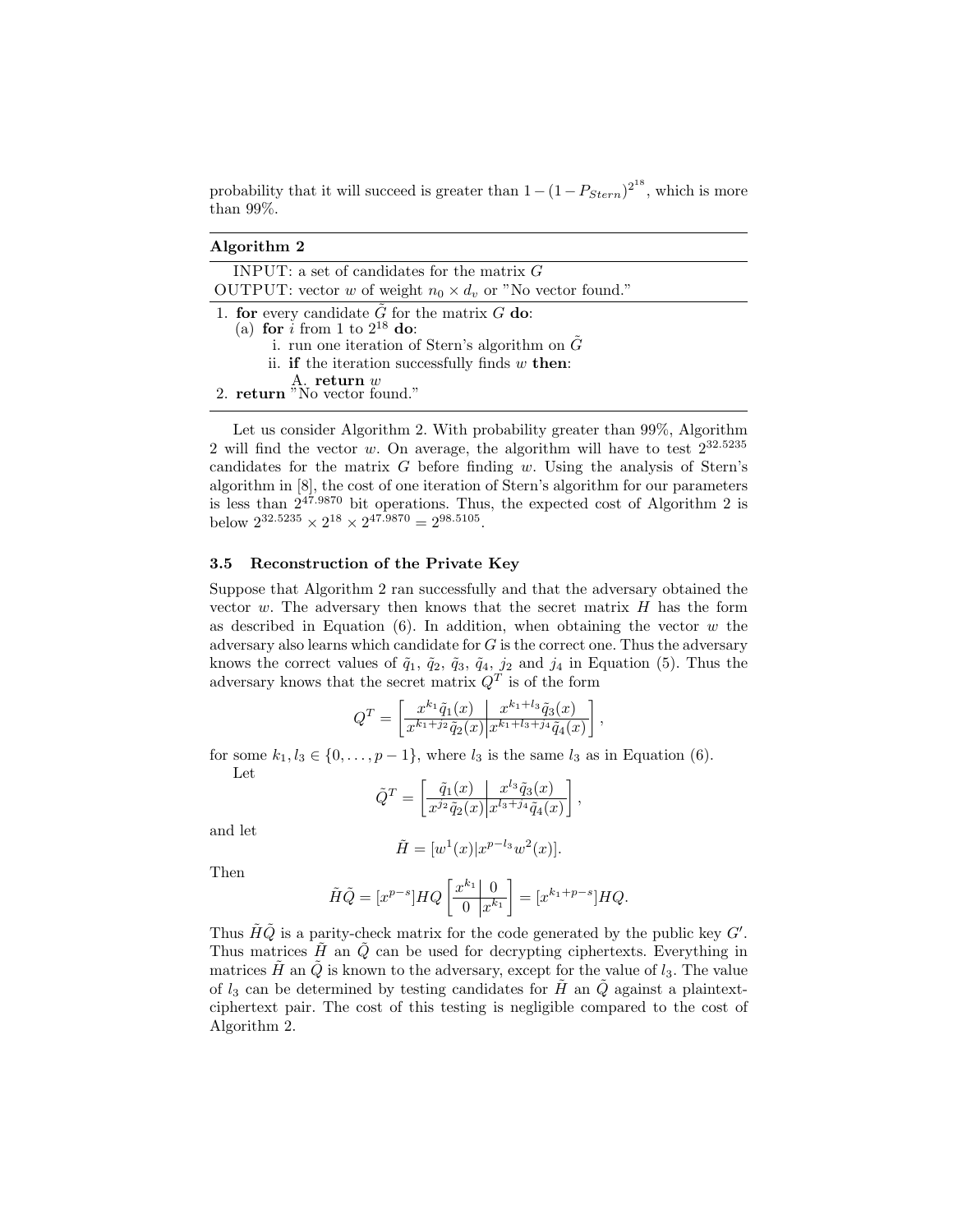# References

- 1. Baldi, M., Barenghi, A., Chiaraluce, F., Pelosi, G., Santini, P.: LEDApkc: LowdEnsity parity-check coDe-bAsed public-key cryptosystem. Specification revision 1.0 November 30, 2017. Available as a part of the LEDApkc submission package at: https://csrc.nist.gov/Projects/Post-Quantum-Cryptography/Round-1-Submissions
- 2. Baldi, M., Chiaraluce, F.: Cryptanalysis of a new instance of McEliece cryptosystem based on QC-LDPC codes. In: Proc. IEEE ISIT 2007, Nice, France, June 2007, pp. 2591-2595 (2007)
- 3. Baldi, M., Bodrato, M., Chiaraluce, F.: A new analysis of the McEliece cryptosystem based on QCLDPC codes. In: Ostrovsky, R., De Prisco, R., Visconti, I. (eds.) 6th International Conference on Security and Cryptography for Networks (SCN 2008). LNCS, vol. 5229, pp. 246-262. Springer, Berlin (2008)
- 4. Fabšič, T., Hromada, V., Stankovski, P., Zajac, P., Guo, Q. and Johansson, T.: A Reaction Attack on the QC-LDPC McEliece Cryptosystem. In: Lange T., Takagi T. (eds) Post-Quantum Cryptography. PQCrypto 2017. Lecture Notes in Computer Science, vol 10346. Springer, Cham (2017)
- 5. Guo, Q., Johansson, T. and Stankovski, P.: A key recovery attack on MDPC with CCA security using decoding errors. In Advances in CryptologyASIACRYPT 2016: 22nd International Conference on the Theory and Application of Cryptology and Information Security, Hanoi, Vietnam, December 4-8, 2016, Proceedings, Part I 22 (pp. 789-815). Springer Berlin Heidelberg (2016)
- 6. Kobara, K. and Imai, H.: Semantically secure McEliece public-key cryptosystemsconversions for McEliece PKC. In: Kim K. (eds) Public Key Cryptography. PKC 2001. Lecture Notes in Computer Science, vol 1992. Springer, Berlin, Heidelberg (2001)
- 7. Misoczki R., Tillich J-P., Sendrier N., Barreto P.S.L.M.: MDPC-McEliece: new McEliece variants from moderate density parity-check codes. In: IEEE International Symposium on Information Theory (ISIT2013), pp. 2069-2073. Istanbul (2013)
- 8. Stern, J.: A method for finding codewords of small weight. In: Wolfmann, J., Cohen, G. (eds.) Coding Theory 1988. LNCS, vol. 388, pp. 106-113. Springer, Heidelberg (1989)

# Appendix

In figures 3, 4, 5 and 6 we present results from the experiment presented in Algorithm 1 for different values of t.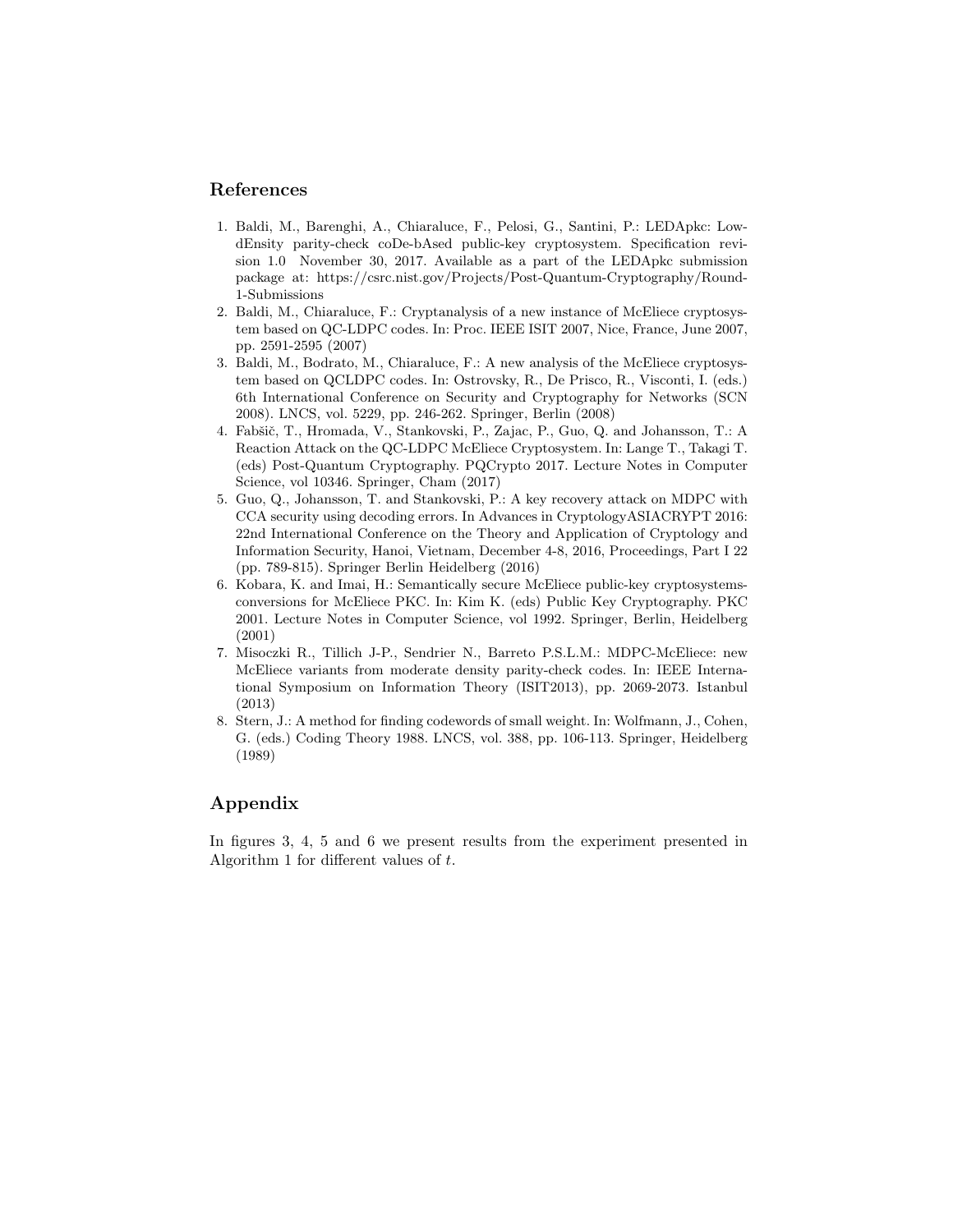

**Fig. 3.** Values of  $\frac{a[d]}{b[d]}$  from the experiment presented in Algorithm 1 with  $t = 268$ . The parameter MAX ENCODABLE BIT SIZE CW ENCODING was set to 2400. Values associated to distances present in one of the circulant blocks  $Q_1$  and  $Q_3$  are marked by red squares.



**Fig. 4.** Values of  $\frac{a[d]}{b[d]}$  from the experiment presented in Algorithm 1 with  $t = 263$ . The parameter MAX ENCODABLE BIT SIZE CW ENCODING was set to 2400. Values associated to distances present in one of the circulant blocks  $Q_1$  and  $Q_3$  are marked by red squares.